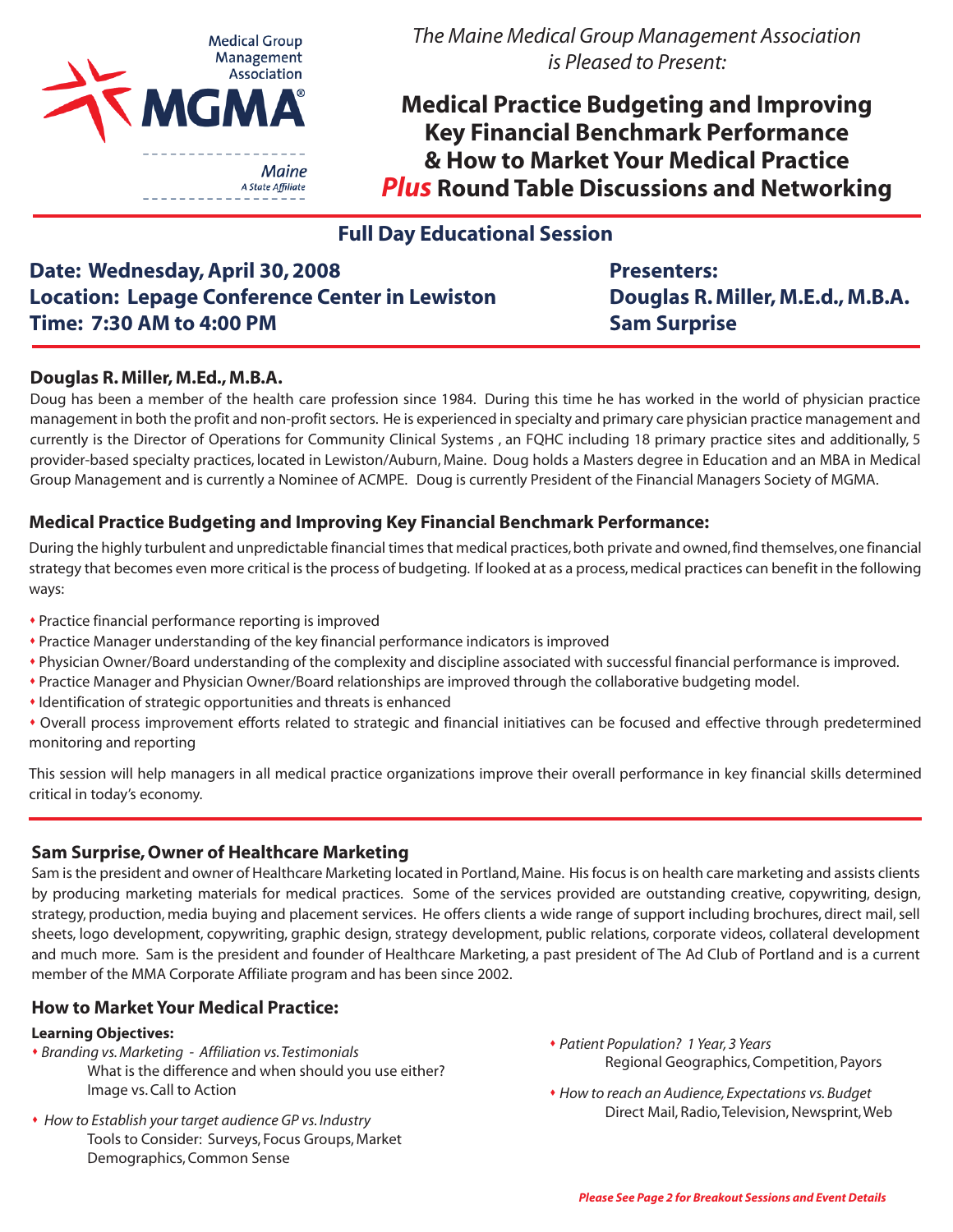

*The Maine Medical Group Management Association is Pleased to Present:*

**Medical Practice Budgeting and Improving Key Financial Benchmark Performance & How to Market Your Medical Practice** *Plus* **Round Table Discussions and Networking**

## **Round Table Discussions:**

To end the day, the MEMGMA will be holding breakout sessions to focus on specific items and/or problems that face our medical practices. In order to tailor this time to the needs of our members we are asking for your help! On the attached registration form, please list any items you would like discussed at the round table discussions. Depending on the number of responses, we will create sessions based on your requests.

# *There is something for everyone at this all day event! We hope to see you all there!*

## **Seminar Schedule:**

- Registration and Continental Breakfast is from 7:30 AM to 8:30 AM
- The first session will begin at 8:30 AM.
- 8:30 AM to 11:30 AM Douglas Miller, M.Ed., M.B.A., will present "Medical Practice Budgeting and Improving Key Financial Bench mark Performance"
- 11:30 AM to 12:30 PM Lunch
- 12:30 PM to 2:30 PM Sam Surprise will present "Marketing Your Medical Practice"
- 2:30 PM to 4:00 PM Round Table Discussions

## **Registration Information:**

- Space may be limited so please register as early as possible by phone or mail.
- The cost for this seminar is **only \$40.00 for MEMGMA members** or **\$60.00 for non-members**.
- If you have questions concerning this seminar, or for late registration, please contact Marcia Turcotte at (888) 523-2825 ext. 4001 or e-mail marcia.turcotte@amsplus.com
- Please print and complete the registration form on the next page and send to the address specified.

### **Directions to the Lepage Conference Center:**

• From Interstate 95 take exit 80 towards ME-196/Lewiston. • Turn left onto Alfred A. Plourde Parkway and follow for 1.1 miles. • Turn left onto Webster Street and follow for 1.3 miles. • Turn right onto East Avenue and follow for .2 miles. • Turn left onto Campus Avenue and follow for .2 miles. • The Lepage Conference Center is at 99 Campus Avenue.

# **A Special Thank You to Our Corporate Sponsors:**

Advanced Collection Services **AMSplus, Inc.** Evolve Technologies Corp **Example 2** Kilbride & Harris Insurance, LLC MD-IT Transcription Services Medical Mutual Insurance Co. of ME MorrisSwitzer~Environments for Health National Telephone & Technology Network Systems, Inc **Network Systems**, Inc The Thomas Agency